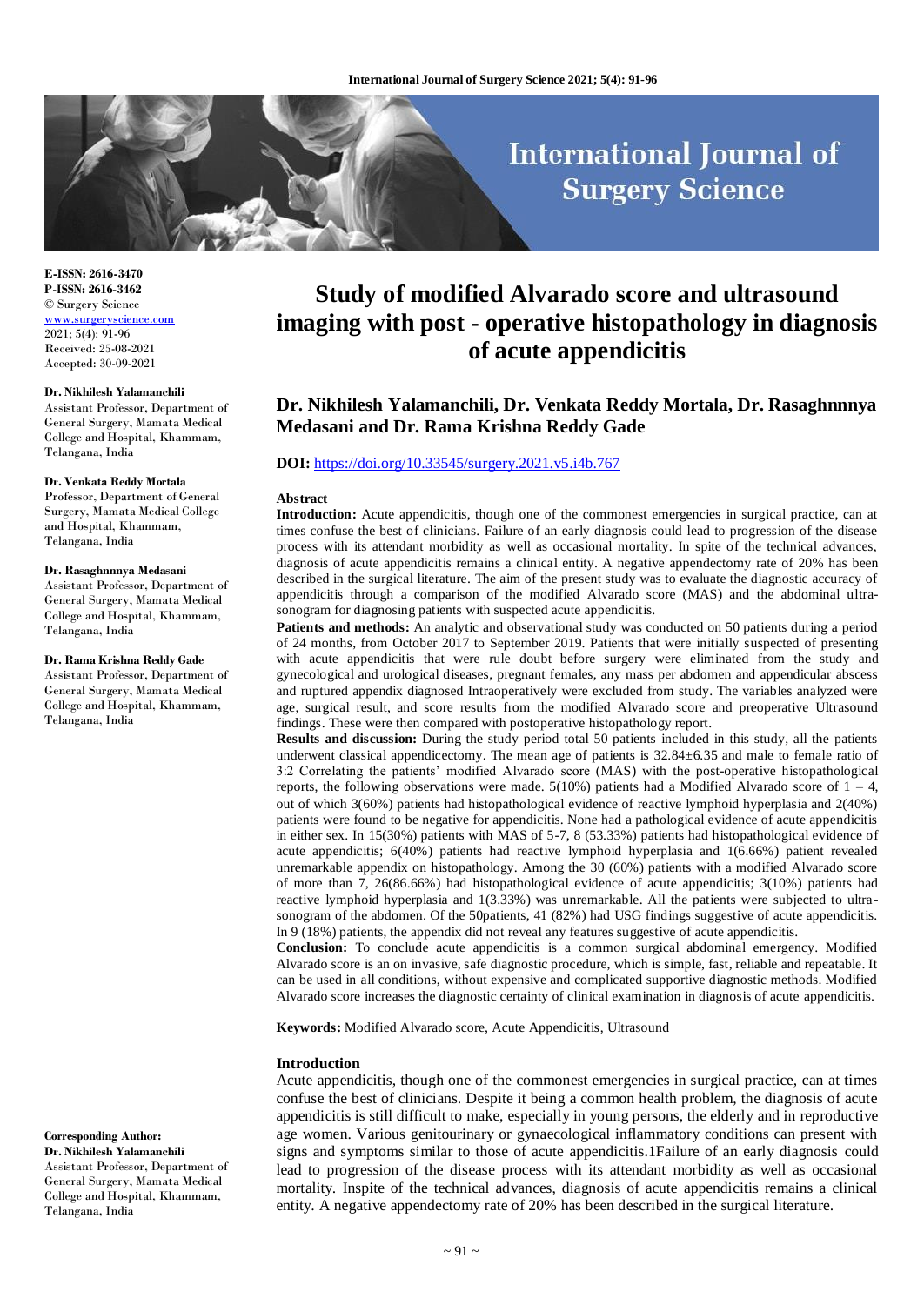Hence a comprehensive scoring system, developed by Alvarado in 1986, in an attempt to reduce the negative appendectomy rate without causing an increase in the morbidity and mortality, has been evolved in making an affirmative diagnosis of acute appendicitis<sup>[2]</sup>. Among imaging modalities, graded compression ultrasonography is an in expensive, fast and non-invasive method for the diagnosis of acute appendicitis. It is particularly useful in female patients when a differential diagnosis of twisted ovarian cyst, ectopic pregnancy or some other gynaecological pathology is being suspected [3].

The aim of the present study was to evaluate the diagnostic accuracy of appendicitis through a comparison of the modified Alvarado score (MAS) and the abdominal ultrasonogram for diagnosing patients with suspected acute appendicitis.

# **Patients and methods**

An analytic and observational study was conducted on 50 patients during a period of 24 months, from October 2017 to September 2019 in the Department of General Surgery, Mamata General Hospital, Khammam. It included patients with any age and both gender, presenting with right iliac fossa pain and diagnosed with presumptive diagnosis of acute appendicitis operated on at the Mamata General Hospital, Khammam. Patients that were initially suspected of presenting with acute appendicitis that were ruled out before surgery were eliminated from the study and gynecological and urological diseases, pregnant females, any mass per abdomen and appendicular abscess and ruptured appendix diagnosed Intraoperatively were excluded from study. The variables analyzed were age, surgical result, and score results from the modified Alvarado score and preoperative Ultrasound findings. These were then compared with postoperative histopathology report.

**Method of collection of data:** All the subjects elicitation of the history and physical examination was carried out including all the components of the modified Alvarado score. All the patients were investigated with routine surgical work up including Hb%, TLC, DLC, Biochemical markers, Viral markers, ECG, X ray erect abdomen, Chest X-ray and ultrasound of abdomen and pelvis. Patients were evaluated by the Modified Alvarado scoring system and Ultrasonogram of the abdomen and subjected to surgery. The Modified Alvarado score was calculated in the grades of 1 to 4, 5 to 7 and more than 7. All the operated specimens were subjected to Histopathological studies. All the data were recorded in the designated proforma for each patient for analysis. The modified Alvarado score and the findings of abdominal ultrasound were then correlated with the histopathological examination data. All the results were analyzed and tabulated according to age, sex, preoperative Alvarado score, Ultrasound imaging, per operative findings and histopathological examination results. All the patients were

followed up postoperatively for 6 months, with visits at 01, 03 and 06 months

**Statistical analysis:** The outcomes were recorded and analyzed at the end of the study. Student's t test was used for analysis of quantitative data. Pearson's test was used for analysis of qualitative data. Differences were considered statistically significant, if P<0.05. IBMSPSS Statistics for Windows, version 26 (IBM Corp., Armonk, N.Y., USA) software program was used for statistical calculations.

#### **Results**

During the study period total 50 patients included in this study, all the patients underwent classical appendicectomy. All the findings were evaluated and tabulated accordingly. In the present study the incidence of clinically diagnosed appendicitis was maximum in 21-30 years of age group (44%) and the least incidence was in the  $6<sup>th</sup>$  decade (2%). The mean age of patients is  $32.84 \pm 6.35$ . Among the 50 patients, 31 (62%) were males and 19(38%) were females with a male to female ratio of 3:2.

**Clinical Presentation According to the Modified Alvarado's Components:** In the components of the Modified Alvarado score, 49(98%) patients had right iliac fossa tenderness; 44(88%) of the patients had right iliac fossa pain; 39(78%) of the patients had anorexia; 36(72%) of the patients had nausea/vomiting; 33(66%)of the patients had leukocytosis; 28(56%) of the patients had rebound tenderness and only 18(36%) of the patients had pyrexia. These are illustrated in table-1.

**Table1:** Clinical presentation according to the Alvarado's Components

| <b>Alvarado's Components</b> | Frequency $(\% )$ |
|------------------------------|-------------------|
| <b>Migratory RIF Pain</b>    | 44 (88)           |
| Anorexia                     | 39 (78)           |
| Nausea/Vomiting              | 36(72)            |
| <b>RI</b> Tenderness         | 49 (98)           |
| <b>Rebound Tenderness</b>    | 28 (56)           |
| Pyrexia                      | 18 (36)           |
| Leukocytosis                 | 33 (66)           |

**Distribution in the Different Grades of Alvarado Score:** Out of the 50 patients studied, based on the modified Alvarado score, 30 (60%) patients had a score of more than 7; 15 (30%) patients had a score between 5-7 and only 5(10%) patients had a score between 1 and 4. Out of the 5(10%) patients with a score of 1-4, 3(6%) were males and 2(4%) were females. Among the 15(30%) patients with a score between 5 and 7, 11(22%) were males and 4(8%) were females. Out of the 30 (60%) patients with the score of more than 7, 17(34%) were males and 13(26%) were females. These findings are illustrated in table 2.

**Table 2:** Sex Distribution in the different grades of Alvarado Score

| <b>Alvarado Score</b> | $Male(n=31)$        |            | $Female(n=19)$      |            | $Total(n=50)$       |            |
|-----------------------|---------------------|------------|---------------------|------------|---------------------|------------|
|                       | <b>No. of Cases</b> | Percentage | <b>No. of Cases</b> | Percentage | <b>No. of Cases</b> | Percentage |
| 1to 4                 |                     |            |                     |            |                     |            |
| $5t0$ 7               |                     | 22         |                     |            |                     | 30         |
|                       |                     | 34         |                     | 26         | 30                  | 60         |
| Total                 |                     | 62         | 10                  | 38         | 50                  | 100        |

**Correlation of Alvarado Score with Histopathology:** Correlating the patients' modified Alvarado score (MAS) with the post-operative histopathological reports, the following observations were made. 5(10%) patients had a Modified Alvarado score of 1-4, out of which 3(60%) patients had histopathological evidence of reactive lymphoid hyperplasia and 2(40%) patients were found to be negative for appendicitis. None had a pathological evidence of acute appendicitis in either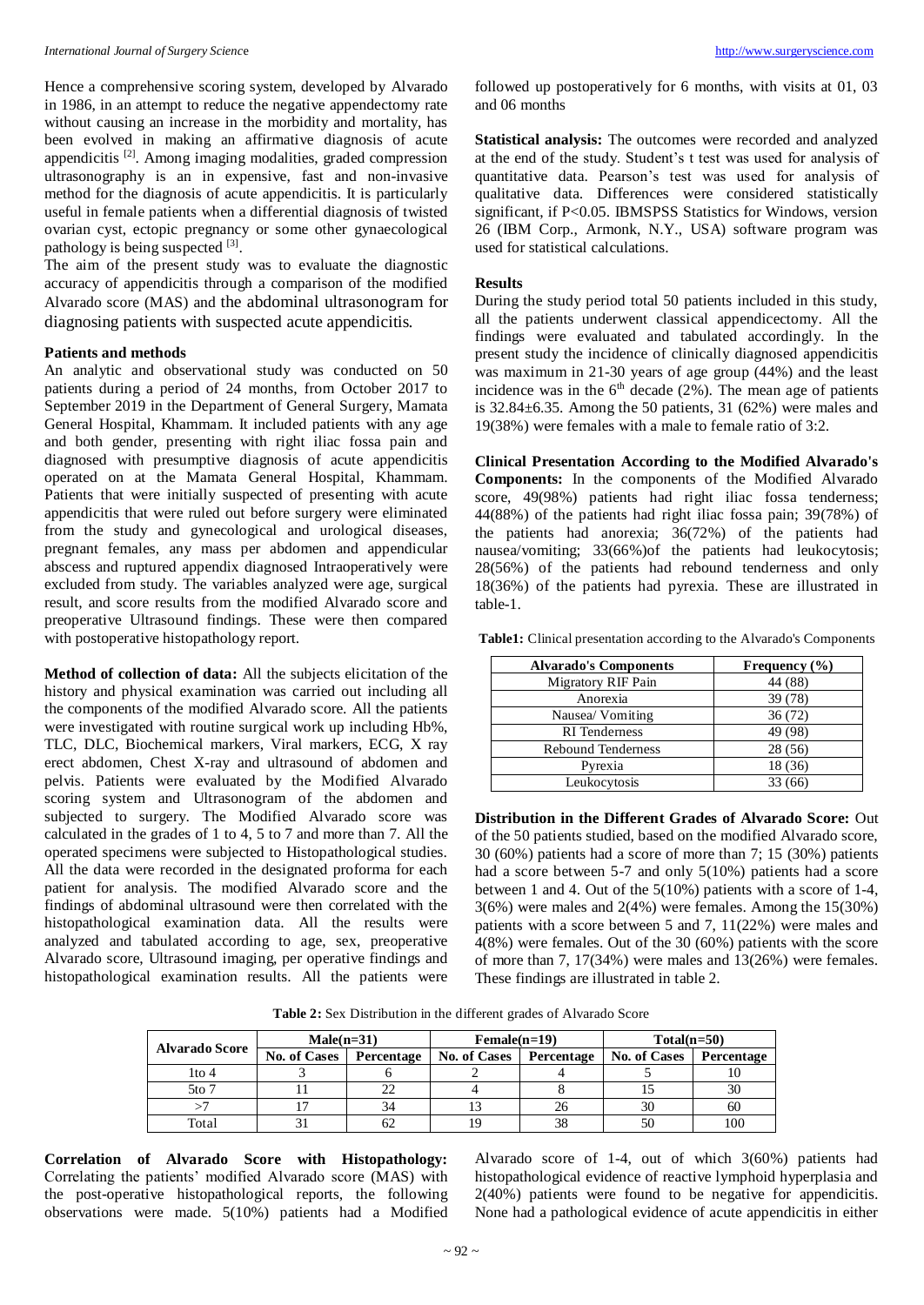sex. In 15(30%) patients with MAS of 5-7, 8(53.33%) patients had histopathological evidence of acute appendicitis; 6(40%) patients had reactive lymphoid hyperplasia and 1(6.66%) patient revealed unremarkable appendix on histopathology. Among the 30(60%) patients with a modified Alvarado score of more than 7, 26(86.66%) had histopathological evidence of acute appendicitis; 3(10%) patients had reactive lymphoid hyperplasia and 1(3.33%) was unremarkable.

Hence overall, out of 50 cases, 34(68%) patients were confirmed histopathologically to have acute appendicitis, out of which, 26(76.47%) patients belonged to Modified Alvarado Score >7; whereas 8(23.52%) patients belonged to MAS 5-7. There was no case of proven appendicitis in MAS group of 1-4. 12(24%) patients, out of 50, showed reactive hyperplasia, whereas 4(8%) patients had normal appendix. In patients with modified Alvarado Score  $> 7$ , the sensitivity was 76.47%, specificity was 75%; Positive predictive value (PPV) was 86.66% and negative predictive value (NPV) was 60%. In patients with modified Alvarado Score  $\leq$ 7, the sensitivity was 23.52%, specificity was 25%; PPV was 40% and NPV was 13.33. The details of these observations have been depicted in table-3.

| <b>Modified Alvarado Score</b> | $Historathology(n=50)$                                              |            |                     |            |                      |            |                |
|--------------------------------|---------------------------------------------------------------------|------------|---------------------|------------|----------------------|------------|----------------|
|                                | Acute Appendicitis $(n=34)$<br>Reactive Lymphoid Hyperplasia (n=12) |            |                     |            | Unremarkable $(n=4)$ |            |                |
| $(No. of cases) (n=50)$        | <b>No. of Cases</b>                                                 | Percentage | <b>No. of Cases</b> | Percentage | <b>No. of Cases</b>  | Percentage | <b>P-value</b> |
| $1-4$ (n=5)                    |                                                                     |            |                     |            |                      | 50         |                |
| $5-7$ (n=15)                   |                                                                     | 23.52      |                     | 50         |                      | 25         | < 0.002        |
| $>7$ (n=30)                    | 26                                                                  | 76.47      |                     | 25(10)     |                      | 25         |                |
| Total $(n=50)$                 | 34                                                                  | 100        |                     | 100        |                      | 100        |                |

**Table 3:** Correlation of Alvarado score with histopathology in all patients

**Correlation of Alvarado score with histopathology in Male:** In the present study, among  $31(62%)$  male patients,  $17(54.83%)$ had modified Alvarado score more than 7, among them 15(88.23%) patients had histological evidence of acute appendicitis and 2(11.76%) patients had reactive lymphoid hyperplasia. Of the 31(62%) males patients in this study, 11(35.48%) patients had a modified Alvarado score of 5-7. 6(54.54%) patients had histological evidence of acute appendicitis, 4(36.36%) patients had reactive lymphoid hyperplasia and 1(9.09%) has unremarkable histopathologic findings. 3(9.67%) out of 31 male patients with modified Alvarado score of 1-4, 2(66.66%) patients had histological evidence of reactive lymphoid hyperplasia and 1(33.33%) had normal histopathologic findings

**Correlation of Alvarado score with histopathology in Females:** In the present study, among 19(38%) female patients, 13(68.42%) patients had the modified Alvarado score more than 7. Histological evidence of acute appendicitis was seen in 11(84.61%) patients. Reactive lymphoid hyperplasia and normal appendix was seen in  $1(7.69%)$  patient each. In  $4(21.05%)$ patients with the score between 5 and 7 histological evidence of acute appendicitis and reactive lymphoid hyperplasia was seen in  $2(11.76%)$  patients each. Of the  $2(10.52%)$  female patients with the score of 1 to 4, 1(5.88%) had histological evidence of reactive lymphoid hyperplasia and 1(5.88%) revealed normal appendix on histopathologic study.

**Correlation of Alvarado score and USG imaging:** All the patients were subjected to ultra-sonogram of the abdomen. Of the 50 patients, 41(82%) had USG findings suggestive of acute appendicitis. In 9(18%) patients, the appendix did not reveal any features suggestive of acute appendicitis. These USG findings were compared with modified Alvarado scores calculated for each patient. Of the 30(60%) patients with a modified Alvarado

score of  $> 7$ , 27(90%) patients had USG features of acute appendicitis and 3(10%) did not have any ultrasonographic features of acute appendicitis. In 15 patients with the MAS of 5- 7, 9(60%) had features of acute appendicitis and 6(40%) were negative for appendicitis on USG. In the 5(10%) patients with a score between 1 and 4, all 5(100%) had features of acute appendicitis on USG. Statistically it was observed that most of patients with modified Alvarado Score more than 7 had acute appendicitis 27 (90%) with P-Value of 0.0001. The findings are illustrated in table 4.

**Table 4:** Correlation of Alvarado score with USG imaging

| Modified<br><b>Alvarado Score</b> | <b>USG Imaging</b><br><b>Total No. Of</b><br>$(n=50)$<br>Cases $(n=50)$ |                 | <b>P-value</b>  |        |
|-----------------------------------|-------------------------------------------------------------------------|-----------------|-----------------|--------|
|                                   |                                                                         | <b>Positive</b> | <b>Negative</b> |        |
| 1-4                               |                                                                         |                 |                 |        |
| $5 - 7$                           |                                                                         |                 |                 | 0.0001 |
|                                   |                                                                         |                 |                 |        |

**Correlation of USG Imaging with Histopathology:** In all the 50 patients USG and Histopathology findings were compared. Among the 41(82%) patients with USG features suggestive of acute appendicitis, 29(58%) patients had histological features of acute appendicitis and 12(24%) patients were negative for acute appendicitis on histopathology. In the 9 patients who were negative for appendicitis on USG, 5(10%) patients and features of appendicitis and 4(8%) were negative for appendicitis on histopathological examination.

**Correlation of Alvarado score and USG Imaging with Histopathology:** All the findings from all the patients of ultrasound imaging and post-operative histopathologic studies were compared according to the corresponding modified Alvarado score. They are illustrated in table 5.

| Table 5: Correlation of Alvarado score and USG Imaging with Histopathology |  |  |
|----------------------------------------------------------------------------|--|--|
|----------------------------------------------------------------------------|--|--|

| <b>Modified Alvarado</b><br><b>No. of Cases</b><br>$(n=50)$<br><b>Positive</b><br>score |             | <b>USG Imaging</b> |                              | <b>Histopathology</b>                          |              |        |
|-----------------------------------------------------------------------------------------|-------------|--------------------|------------------------------|------------------------------------------------|--------------|--------|
|                                                                                         |             | <b>Negative</b>    | Acute<br><b>Appendicitis</b> | <b>Reactive Lymphoid</b><br><b>Hyperplasia</b> | Unremarkable |        |
| 1-4                                                                                     |             |                    |                              |                                                |              |        |
| $5 - 7$                                                                                 |             |                    |                              |                                                |              |        |
|                                                                                         | 30          | 27                 |                              | 26                                             |              |        |
| Total                                                                                   | $50(100\%)$ | 41(82%)            | 09(18%)                      | 34(68%)                                        | 12(24%)      | 04(8%) |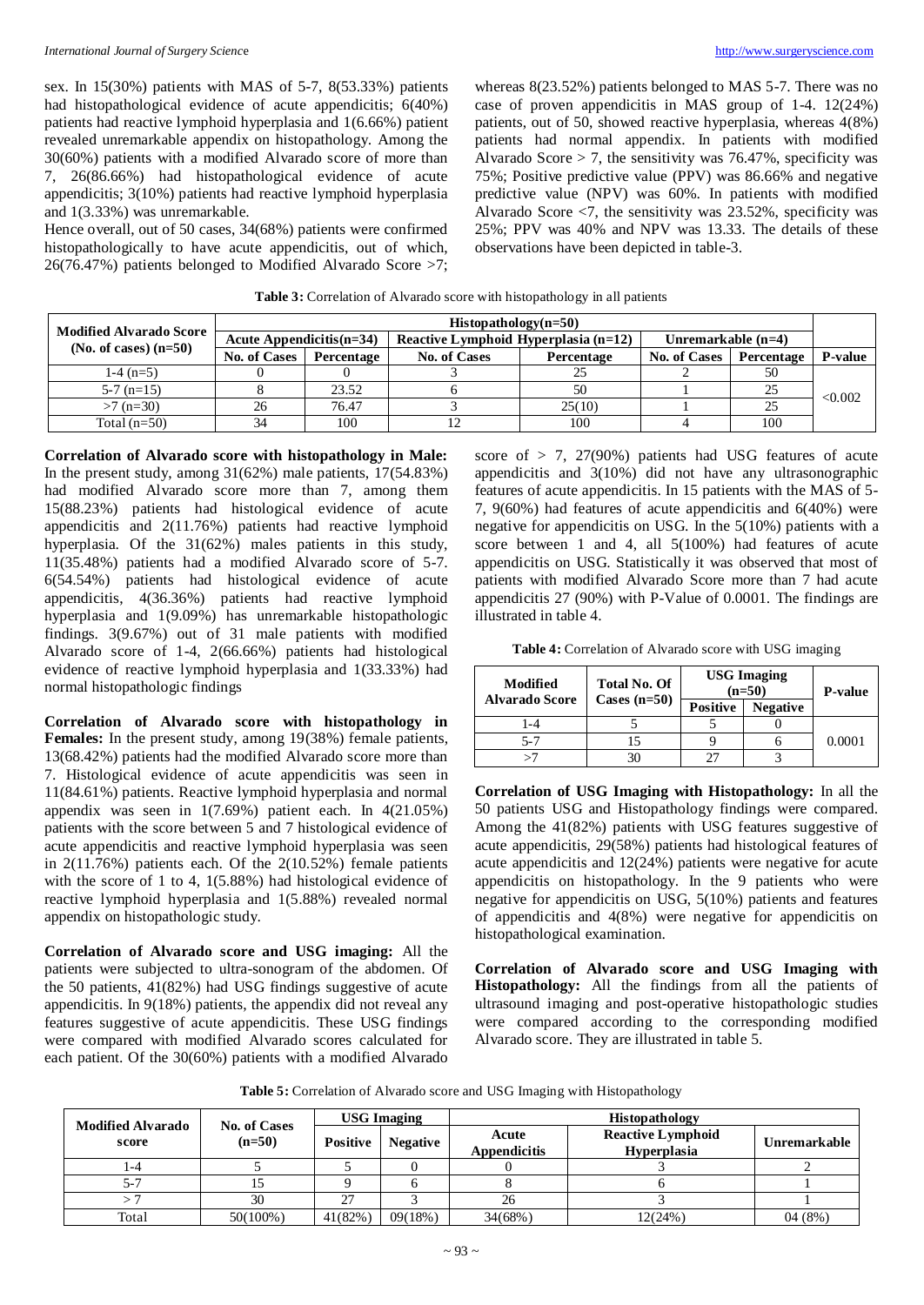#### **Discussion**

Acute appendicitis remains a common abdominal emergency throughout the world. The diagnosis of acute appendicitis continues to be difficult due to the variable presentation of the disease and the lack of reliable diagnostic test. Though there are lots of advances in the diagnostic field with the invention of sophisticated investigations like ultrasonogram, CT and MRI, diagnosis of acute appendicitis remains an enigma for the attending surgeon. The results of this study were discussed and compared with various other studies  $[4]$ . The age group in which acute appendicitis occurred commonly was between 21 and 30 years. It was clear that incidence is less in younger age groups with peak incidence in second and third decade. In the present series the males outnumbered females in the ratio of 1.6:1. Pain was the commonest presenting symptom and has been observed in almost all the cases (88%) in the present series. In the components of the modified Alvarado score, 98% patients had right iliac fossa tenderness, 88% of the patients had right iliac fossa pain, 78% of the patients had anorexia, 72% of the patients had nausea / vomiting, 66% of the patients had leucocytosis, 56% of the patients had rebound tenderness and only 34% of the patients had pyrexia. For assessment, the patients were categorized into 2 groups namely, male and female. Out of 50 cases studied, 31 were male and 19 were female. Out of 31 males, score of  $> 7$  were 12; score of 5-7 were 16 and 3 had score <5. Out of 19 female patients, 9 had score > 7, 8 had score 5-6 and 2 had score < 5. Management was on same lines for all the patients and classical appendicectomy was performed. In the present study, the incidence of clinically diagnosed appendicitis was maximum in the age group of 21-30 years (44%) and the least incidence was in the  $6<sup>th</sup>$  decade (2%). A study conducted by Kamal Bansal, et al. <sup>[5]</sup> also observed the same. Maximum number of patients were in between 21-30 years (18%) followed by 10-20 years. Another study by Patel V *et al.* [47] also identified similar results, where most of the patients were in21- 30 years (34.88%) followed by third decade (32.55%). Similar results were observed in this study. In this study of 50 patients, 31(62%) were males and 19(38%) were females. This was comparable with studies by Kamal Bansal *et al.* [5] and Jain *et al*. [6] .

**Clinical presentation according to the modified Alvarado's Components:** In the components of the Modified Alvarado score, 98% patients had right iliac fossa tenderness; 88% of the patients had right iliac fossa pain; 78% of the patients had anorexia; 72% of the patients had nausea / vomiting; 66% of the patients had leukocytosis; 56% of the patients had rebound tenderness and only 34% of the patients had pyrexia. Right iliac fossa pain was the common presenting symptom. However, it was observed that the classical migratory pain from umbilicus to McBurney's point was not seen in majority of the patients.

In a study conducted by Jain, *et al.* 6, 100% patients had right iliac fossa pain, 86% of the patients had anorexia, 84% of the patients had nausea / vomiting and rebound tenderness each, 98% of the patients had RIF tenderness and 85.33% of the patients had pyrexia.

In the study conducted by Anand Hanumaiah 7, 51% patients had right iliac fossa pain, 94% of the patients had anorexia, 89% of the patients had nausea or vomiting, 48% of the patients had leukocytosis and 46% of the patients had rebound tenderness. Presence of RIF tenderness is similar between present study and Jain, *et al.* [6] .

**Correlation of Modified Alvarado Score with Histopathology** Correlating the Alvarado score with the histopathological reports, the following observations were made. In patients with a score between  $1 \& 4$ , none of the patients had pathological evidence of acute appendicitis in either sex. In 15 patients with a score between 5 to 7, 8(53.33%) had histopathological evidence of acute appendicitis. Among the 30 patients with a score of more than 7, 26(86.66%) patients had histopathological evidence of acute appendicitis and 4(13.4%) showed reactive lymphoid hyperplasia; In 15 patients with score between 5 & 7, 3(25%) had histopathological evidence of reactive lymphoid hyperplasia and 3(25%) had histopathological evidence of reactive lymphoid hyperplasia score between 1 & 4.

In this study the in patients with a score  $\lt$  7 the histologically confirmed acute appendicitis was seen in 40% cases; whereas in patients with a score of  $> 7$ , it was 86.66%. There was no case of acute appendicitis among the patients with a score of 1 4. These findings were comparable to a study conducted by Kanumbaeta l8 with 5.88% appendicitis on histopathologic examination in patients with a MAS score < 7 and 94.11% in patients with score  $> 7.$ 

In the present study, in patients with Alvarado Score  $> 7$ , the sensitivity was 76.47%, specificity was 75%, PPV was 86.66% and NPV was  $60\%$ ; In patients with Alvarado Score  $< 7$ , the sensitivity was 23.52%, specificity was 25%, PPV was 40% and NPV was 13.33.

In 2019, Elliot Weisenberg gave an explanation that Hallmark of acute appendicitis is Neutrophilic infiltrates of the wall of the appendix. Acute mucosal inflammation is usually present, often Neutrophilic in filtrates within the lumen. Histologic findings alone are not sufficient to diagnose acute appendicitis. Depending on the severity of the inflammation, variable necrosis of the appendicle wall is present with mucosal sloughing. Process may be divided into Acute focal, Acute supportive, gangrenous and perforative. Vessels may show thrombosis or contain lymphocytes resembling chronic lymphocytic leukemia. Granulation tissue response or cicatricial fibrosis may be apparent in some cases and minority of cases show lymphohistiocytic response containing foamy histiocytes termed xanthogranulomatous appendicitis<sup>[9]</sup>.

In 2011, Akbulut S, *et al.* reported that histopathologic findings indicated that 1179(94%) of the appendicectomy specimens were positive for acute appendicitis. Among these, 880 were phlegm nous appendicitis, and 148 were gangrenous appendicitis with perforation. Sixty-three were defined as lymphoid hyperplasia. Unusual pathology was found in 88 specimens<sup>[10]</sup>.

Seventy-six of the specimens, accounting for 6% of the total, showed no pathology that supported the initial diagnosis of appendicitis, and they were classified as negative specimens. 58(76.3%) of these cases had undergone laparotomy with a Mc Burney incision, and the appendicectomy procedure was standard. In 18(31.0%) of the laparotomy cases, the appendix appeared normal upon microscopic analysis, and other pathologic conditions were revealed upon further testing [8].

In 2014, D.P. Chula Kanishka stated that Histopathologic evidence of acute inflammation and luminal obstruction were evaluated to find the entomopathogenic relationship. 125 patients were included. 46% appendices were macroscopically normal but 79% of them were microscopically pathologic. 90% appendices were pathologic and microscopic evidence of acute inflammation was found in 82% of them. 12.5% and 3.5% of them had lymphoid hyperplasia and chronic inflammation, respectively, without any pathologic evidence of acute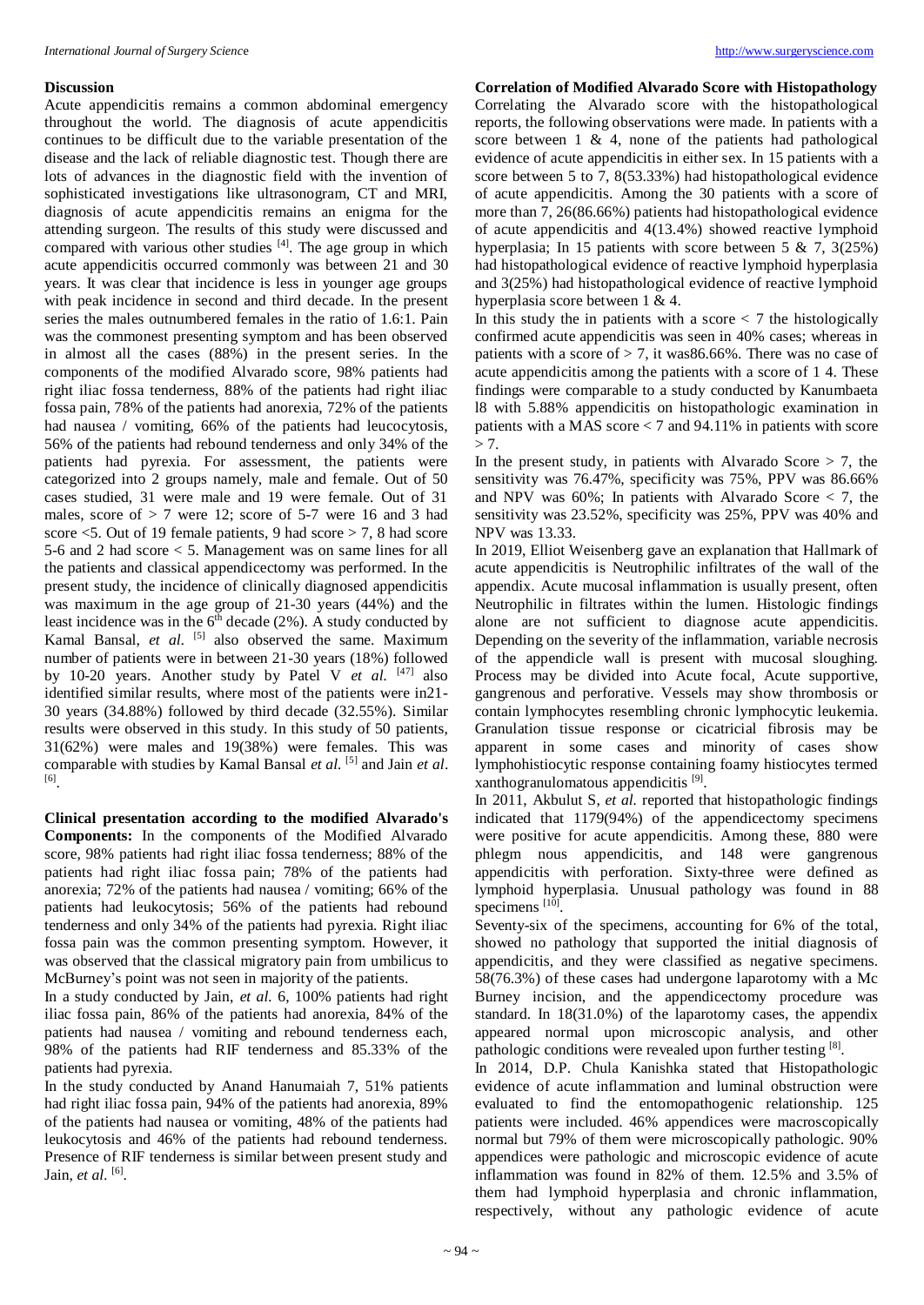appendicitis. Luminal obstruction was seen in 30% of appendices and 49% of them were histologically normal. 49% appendices with luminal obstruction had microscopic evidence of acute inflammation. Faecolith (49%), lymphoid hyperplasia (38%), fibrosis (8%), parasites (3%), and endometrial tissue (3%) were found obstructing the lumen. 78% of appendices with faecoliths were pathologic and 93% of appendices with lymphoid hyperplasia had no pathologic evidence of acute appendicitis. Clinical assessment is fairly accurate in diagnosis of acute appendicitis. Luminal obstruction may not be a significant process in pathogenesis, though obstruction with faecolith can commonly cause acute appendicitis. Luminal obstruction (mostly by lymphoid hyperplasia) without acute inflammation can still present with the clinical picture of acute appendicitis. Neoplasia is not a commonly encountered pathology in clinically diagnosed acute appendicitis [11].

**Diagnosis of Acute Appendicitis:** In 1999, Stephens PL, Mazzucco JJ reported that ten (10.6%) patients had anormal appendix removed. Ultrasound alone resulted in a correct diagnosis in 87% of the time. Using the Alvarado score alone, a correct diagnosis was made 88% of the time. If the ultrasound alone were used for diagnosis, seven acute appendices would have been missed (10% false negatives) and three unnecessary operations would have been performed (4.6% false positives). If the Alvarado score alone were used for diagnosis, four acute appendices would have been missed (5.9% false negatives) and five unnecessary operations would have been performed (7.2% false positives). There were 45 true positives and no false positive results when both modalities were positive for appendicitis. When the Alvarado score was negative or equivocal, the addition of ultrasound decreased the false negative rate by 75%. 12 In 2012, Shirzad Nasiri *et al.* reported that fifty-five male and 20 female patients were assessed. Of these patients 89.3% had acute appendicitis. The sensitivity, specificity, PPV, NPV and accuracy rate of ultrasonography was 71.2%, 83.3%, 97.4%, 25% and 72.4%, respectively. By taking a cutoff point of 7 for the MASS score, a sensitivity of 65.7%, specificity of 37.5%, PPV of 89.8%, NPV of 11.5% and accuracy of 62.7% were calculated. Using the cutoff point of 6, a sensitivity of 85.1%, specificity of 25%, PPV of 90.5%, NPV of 16.7% and accuracy of 78.7% were obtained. Ultrasound provides reliable findings for helping to diagnose acute appendicitis in a hospital. A cut off point of 6 for the MASS score will yield more sensitivity and a better diagnosis of appendicitis, though with an increase in negative appendicectomy<sup>[13]</sup>.

**Correlation of USG with Histopathology:** Assessing the correlation of USG Score and histopathological evidence in this study, the observation made showed true positive of 90% (27/30) and false positive of 10% (3/30) in patients with Modified Alvarado score >7. When further observed in score from 5 to 7 it showed true positive of 60% (9/15) and false positive of 40% (6/15). In patients with Modified Alvarado score of 1 to 4, a true negative of 40% (2/5) was observed.

In the present study on assessing the correlation of modified Alvarado score and ultrasonogram with histopathological evidence, the following conclusions were made. Assessing the correlation of the score and the sex distribution, 15/17 (91.66%) males with the higher modified Alvarado score (>7) showed histological evidence of acute appendicitis. Similar observation was made in females with scores more than 7, 11/13 (88.88%) patients had histological evidence of acute appendicitis. Thus the

Alvarado score showed a good correlation with the histopathological results, higher the score, greater the incidence of histologically proven acute appendicitis. Modified Alvarado score has a true positive of 86.6% (26/30) and false positive of 13.3% (4/30) in the patients with a score above 7. Assessing the correlation of USG Score and histopathological evidence showed true positive of 90% (27/30) and false positive of 10%  $(3/30)$  in patients with Modified Alvarado score  $> 7$ .

# **Conclusion**

To conclude acute appendicitis is a common surgical abdominal emergency. Modified Alvarado score is an on invasive, safe diagnostic procedure, which is simple, fast, reliable and repeatable. It can be used in all conditions, without expensive and complicated supportive diagnostic methods. Modified Alvarado score increases the diagnostic certainty of clinical examination in diagnosis of acute appendicitis. Ultrasonogram done in patients with equivocal or low modified Alvarado score is useful in identifying the missed out cases thereby preventing diagnostic delay and its attendant complications like appendicular perforation and abscess formation. There is no clear advantage of ultrasonography over Alvarado score for diagnosis of acute appendicitis in cases with high degree of clinical suspicion with a modified Alvarado score > 7. The additional information provided by USG does improve diagnostic accuracy in case of negative or equivocal Alvarado score. In establishing the diagnosis in patients with high clinical suspicion (MASS  $>$  7) of having acute appendicitis, Modified Alvarado Scoring System is better compared to USG alone. When used both for diagnosis of acute appendicitis in patients with low clinical suspicion ( $MAS < 7$ ), diagnostic accuracy increases and reduces negative appendicectomy rates. Hence, it was concluded that Modified Alvarado Scoring System >7 is good enough for preoperative diagnosis of acute appendicitis, whereas additional investigation with ultrasound of abdomen adds to the diagnostic accuracy with a Modified Alvarado Score of < 7 in order to avoid negative appendicectomy.

# **References**

- 1. Adalla SA. Appendiceal Mass: Interval appendicectomy should not be the rule. Br. J Clin. Pract. 1996;50:168-172.
- 2. Alvarado A. A practical score for the early diagnosis of acute appendicitis. AnnEmergMed.1986:15;557-560.
- 3. Connor TJ, Garcha IS, Ramshaw BJ, *et al.* Diagnostic laparoscopy for suspected appendicitis. Am Surg. 1995;61:187-192.
- 4. Swidsinski A, Dorffel Y, Loening-Baucke V, Theissig F, Rückert JC, Ismail M, *et al.* Acute appendicitis is characterised by local invasion with *Fusobacterium Nucleatum / Necrophorum*. Gut. 2011;60:34–40.
- 5. K Bansal, D Mehta, NK Mangalhara: Clinical Relevance of Modified Alvarado Score in Acute Appendicitis in Present Scenario, International Journal of Contemporary Medical Research. 2019;6(6):F1-F4.
- 6. Vishad Patel, Manoj Kela, Sanjay Prasad, Ajeet Singh Gautam, Mohit Gupta. Evaluation of modified Alvarado scoring system in diagnosis of acute appendicitis-a prospective study, International Surgery Journal. 2016;3(2):621-625.
- 7. Larner AJ. The a etiology of appendicitis. Br J Hosp Med. 1988;39:540-2.
- 8. Bickell NA, Aufses JAH, Rojas M, Bodian C. How time affects the risk of rupture in appendicitis. J Am Coll Surg. 2006;202:401-6.